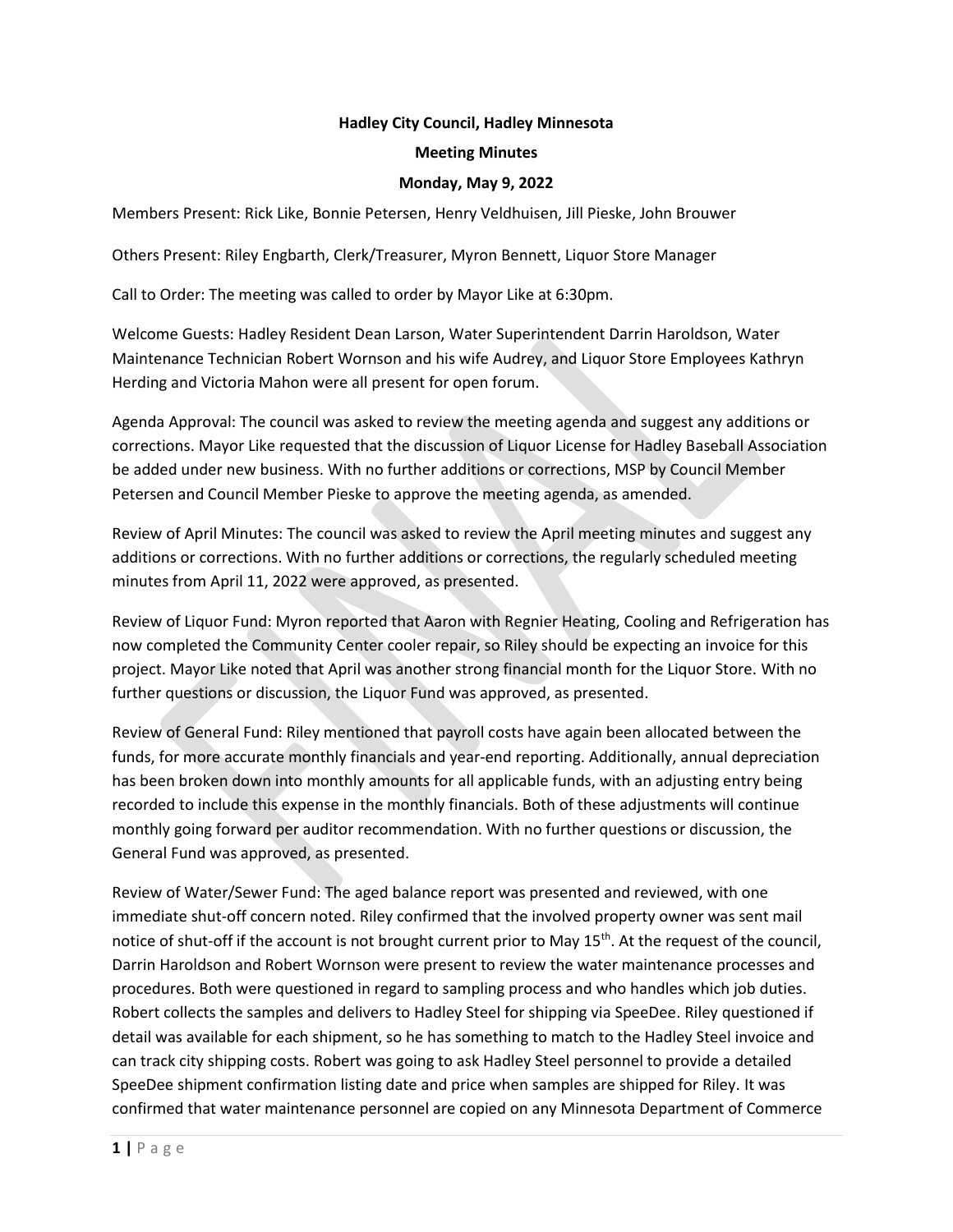correspondence, should future sampling violations occur. Hadley Resident Dean Larson was present again this month with his clogged water system filters, which he indicated were just replaced a month ago. Darrin couldn't pinpoint the reasoning for such quick clogging of filters, however indicated that location in proximity of the pump house could play a factor in extra particles entering Dean's filtration system. Darrin is going to coordinate with Weston Mahon from the City of Slayton on tank cleaning within the next month. Dean was asked to report back to the council on his filter situation after hydrant flushing and tank cleaning occur. Coordinating with Riley's utility billing, Darrin requested to flush hydrants on Friday June 10<sup>th</sup> and Friday June 17<sup>th</sup>. These dates will allow Riley to include a notice with the May utility bills and also provide adequate time to publicly post notice. With no further questions or discussion, the Water/Sewer Fund was approved, as presented.

# Old Business:

- Water Valve Shut-Off Map: Mayor Like reported that he and Nick Pieske located all water shutoffs in Hadley and Nick has since sent his locates/map to the GIS Technician at Murray County, who is planning to print off a map of the properties with locate information included. Council Member Petersen was also back in contact with Ben Humphrey at Finley Engineering regarding his quote from the prior month of \$1,000.00 or less. She had asked questions on the type of output map they would provide but did not receive adequate answers.
- Street Repair/Parking Lot Resurfacing Engineering, Possible Grant Option: Mayor Like has not been back in touch with Jeff Towne since the last meeting. He reported that he has been in contact with Murray County regarding placement of barricades on the damaged section of  $4<sup>th</sup>$ Avenue and was wondering if the council thought it was a good idea to proceed. With the council in agreeance that barricades were a good interim plan, Mayor Like will line up barricades to prevent further decay until road can be repaired. Riley emailed the council another possible grant/low interest loan opportunity, which he received in the mail following the last meeting. Council Member Pieske sent an email requesting additional information and on 4/27/2022 received correspondence from a representative with Midwest Assistance Programs stating that her inquiry was being forwarded to the State of Minnesota. Council Member Brouwer is going to contact the LMC program representative to see if a recording will be available for the presentations taking place during the upcoming seminar in Duluth, for those who aren't attending. It was noted that the CSAH 29 Road Improvement Project is expected to be in full swing within the next month. Power poles are currently being moved by Xcel Energy. Mayor Like reported that Weston Mahon from the City of Slayton confirmed that street seal coat repairs are completed in July/August each year in Slayton. He knows of Hadley's interest and will be in contact with Mayor Like once more information is available.
- Storage Garage Damage: Mayor Like reported that he is still awaiting an updated estimate from Oslund Construction, so there were no new updates on the storage garage damage at this time. If we do not hear from Oslund soon, we will have to look for a different contractor.
- Community Center Exhaust Fan Cleaning: Mayor Like placed a call to the vendor used by neighboring restaurant VanBully's, following the last council meeting. He has not yet received a response back, so no additional discussion took place at this time.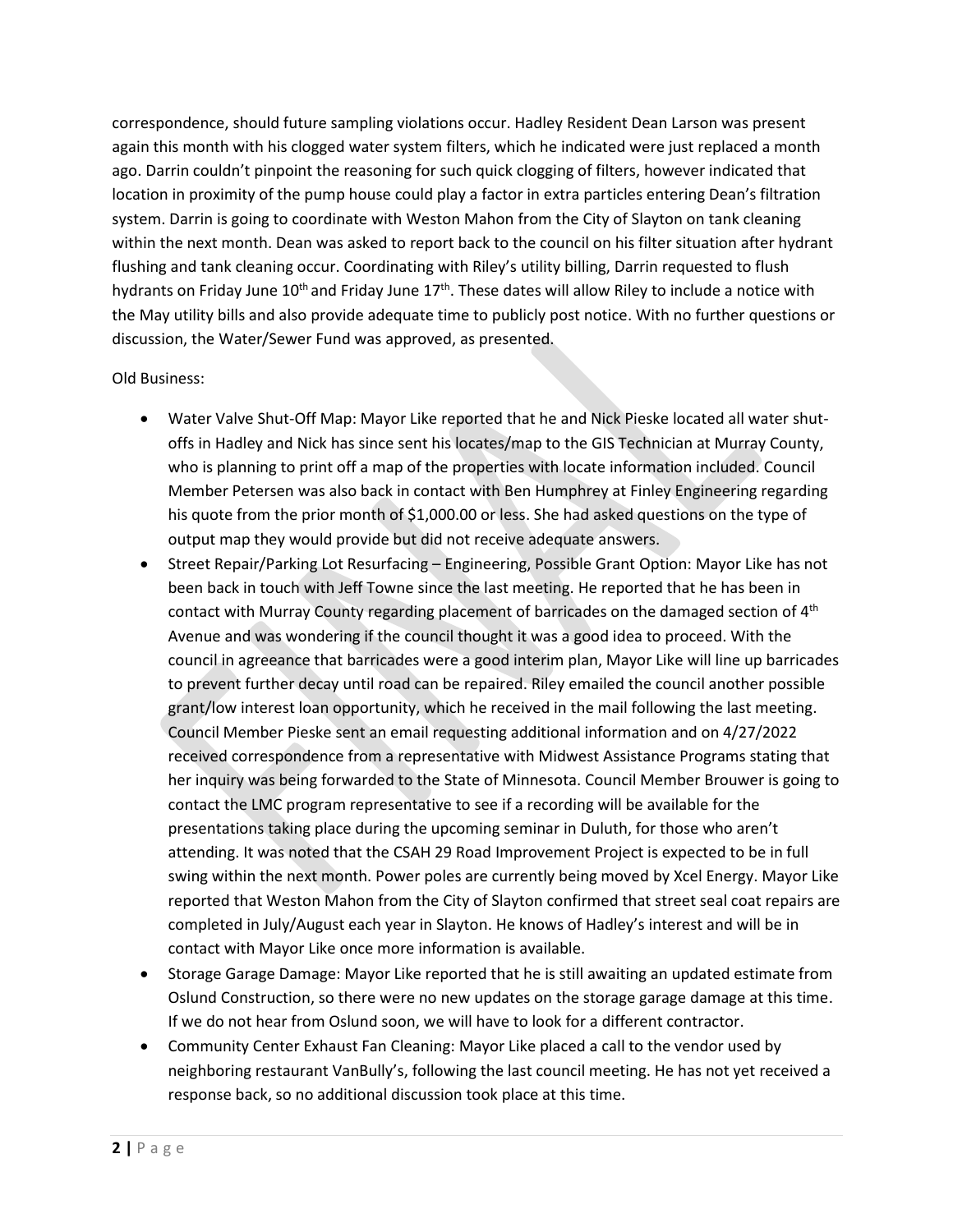- Water Sample Process/Violations: As previously stated under Review of Water/Sewer Fund above, at the request of the council, Darrin Haroldson and Robert Wornson were present to review the water maintenance processes and procedures. Both were questioned in regard to sampling process and who handles which job duties. Robert collects the samples and delivers to Hadley Steel for shipping via SpeeDee. Riley questioned if detail was available for each shipment, so he has something to match to the Hadley Steel invoice and can track city shipping costs. Robert was going to ask Hadley Steel personnel to provide a detailed SpeeDee shipment confirmation listing date and price when samples are shipped for Riley. It was confirmed that water maintenance personnel are copied on any Minnesota Department of Commerce correspondence, should future sampling violations occur.
- Utility Meter De-Installation: As a follow-up from last month, Mayor Like has contracted Mikes' Plumbing and Heating Inc. to see if there is interest in the project, however he has not received a response back. It was noted that this is not a pressing matter, however the City of Hadley is still continuing to peruse utility meter de-installation.

## New Business:

• Community Center Recommendations & Cleaning Pay: Liquor Store Employees Kathryn Herding and Victoria Mahon were present to discuss several recommendations and their Community Center cleaning pay with the council. Over time, the floor times in the Community Center Hall have become loose and a hazard during events and especially when moping after an event. They would like to see the damaged tiles replaced and those that are loose re-glued. There are several items in the hall storage closets that are not being used, which are taking up space. It was requested that these items be sold or thrown to make room for a cleaning supply closet. They reported that there are several tables and chairs with broken legs currently, which require repair or replacement. The ladies also expressed concerns about the appearance of the small banquet room, which is often rented for showers or smaller gatherings. There are currently many junk items sitting around with stained carpet and scuffed walls and they felt the appearance could be improved. Mayor Like is going to check with Josh Rehnelt again on tile repair, however Tom Sommers was also suggested as an alternative. If Mayor Like doesn't get an answer from Josh, Council Member Petersen offered to contact Tom Sommers as the tiles should be repaired as soon as possible, especially with several upcoming events. Replacement tiles are on hand. Myron is going to request waxing of the entire facility when he hears from JB Custodial regarding annual Liquor Store waxing, as this will help with moping and hall appearance. Mayor Like will contact Steve Wynia to see if he has interest in repairing damaged tables and chairs, as he has done in the past. Council Member Petersen will contact Jeannie Helmke for an estimate on painting the kitchen and small banquet room. Council Member Pieske will call Jim's Carpet Outlet to request an estimate on square carpet tiles for the small banquet room, with Josh Rehnelt a possibility for installation. Mayor Like will also advertise items not being used (bookshelves, buffet cooler, buffer, etc.) for sale. The TV and cash register currently located in the small banquet room need to be disposed of. The council gave Kathy and Vikki permission to clean out/organize the storage closets. The last item they wanted to discuss